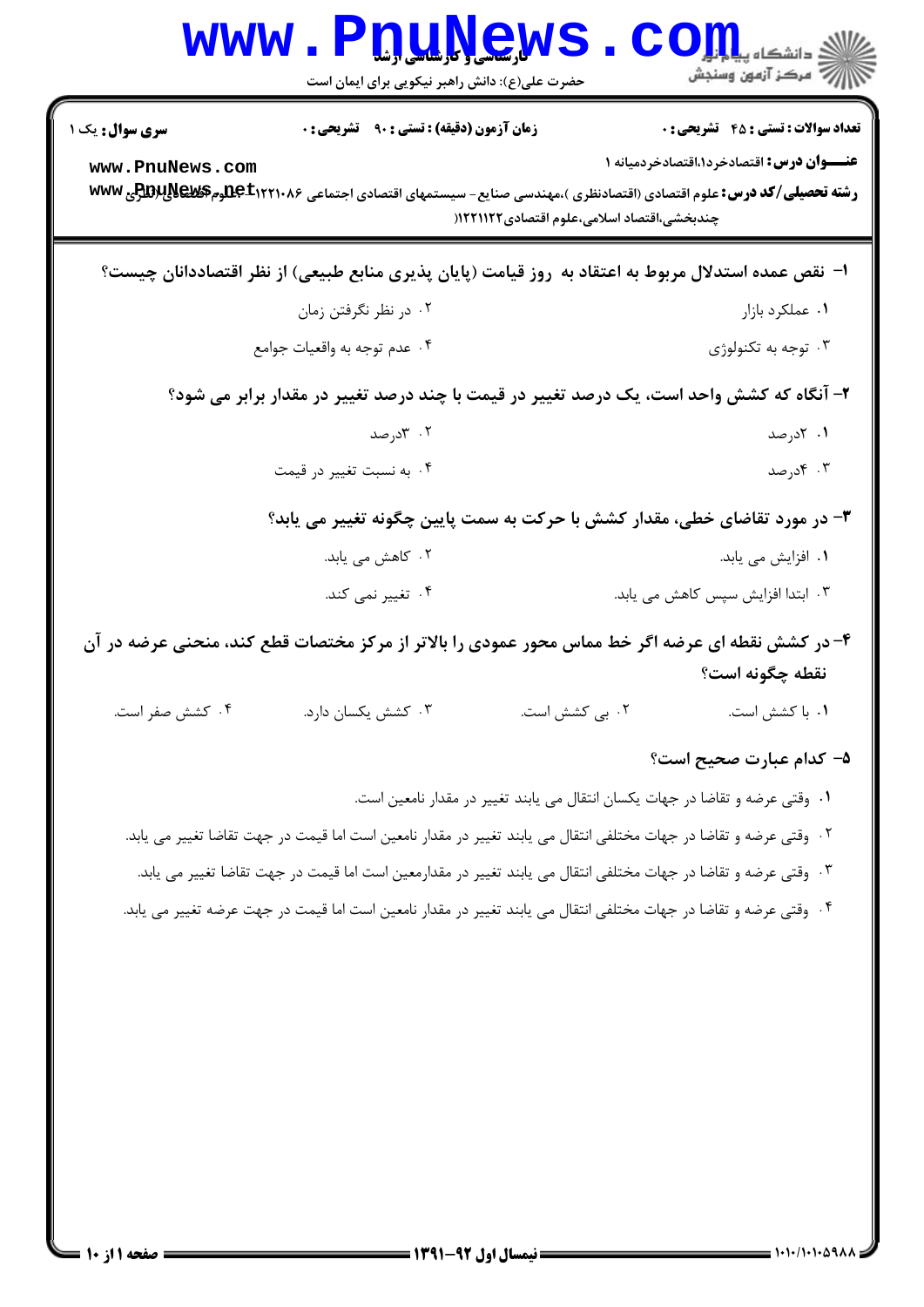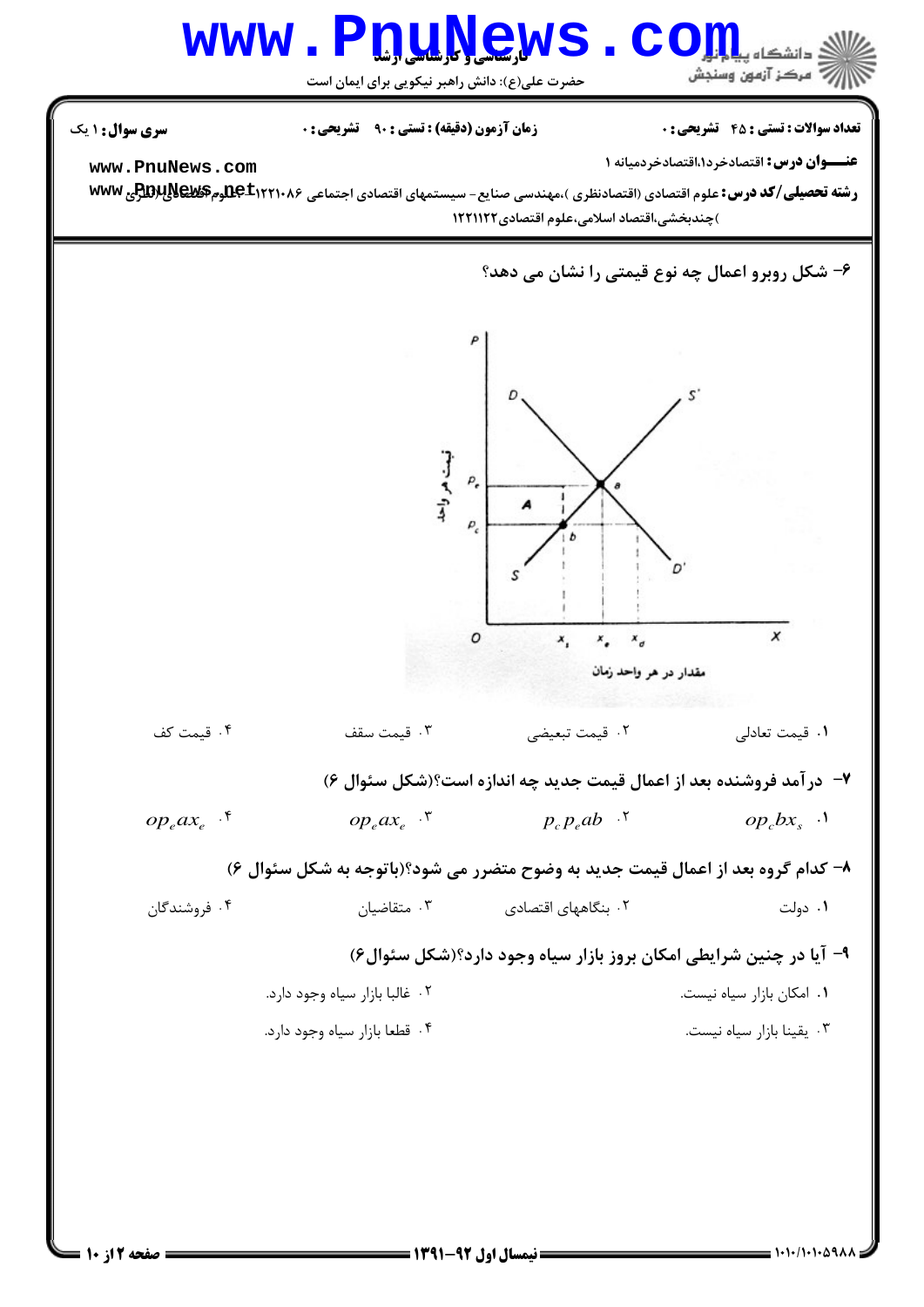#### **QWS.** www.Pn com ن دانشگاه ، أأرأت مركز آزمون وسنجش

حضرت علی(ع): دانش راهبر نیکویی برای ایمان است

**تعداد سوالات : تستی : 45 ۔ تشریحی : 0** 

**زمان آزمون (دقیقه) : تستی : ۹۰٪ تشریحی: 0** 

**سری سوال :** ۱ یک

www.PnuNews.com

عنــوان درس: اقتصادخرد١،اقتصادخردميانه ١

رشته تحصیلی/کد درس: علوم اقتصادی (اقتصادنظری )،مهندسی صنایع- سیستمهای اقتصادی اجتماعی ۱۲۲۱۰۸۶±9هومPBDپلABکومWw )چندبخشی،اقتصاد اسلامی،علوم اقتصادی ۱۲۲۱۱۲۲

10- بر اساس شکل روبرو بار مالیات بر کدام گروه قرار می گیرد؟



#### 11- كدام عبارت صحيح است؟

١. مقامات مالیاتی برقراری مالیات بر كالاهایی را ترجیح می دهند كه نسبت به نرخهای مالیاتی خیلی حساس نیستند. ۲ . مقامات مالیاتی برقراری مالیات بر کالاهایی را ترجیح می دهند که نسبت به نرخهای مالیاتی خیلی حساس هستند. ۰۳ مقامات مالیاتی برقراری سوبسید بر کالاهایی را ترجیح می دهند که نسبت به نرخهای مالیاتی خیلی حساس نیستند. ۰۴ مقامات مالیاتی برقراری مالیات بر کالاهایی را ترجیح می دهند که نسبت به نرخهای مالیاتی کاملا حساس هستند.

#### ۱۲- تبلیغات تصوری چگونه بر تقاضای محصول اثر می گذارد؟

۰۱ تقاصا را باکشش و نیز تقاضا برای محصول را افزایش می دهد. ۰۲ تقاصا را کم کشش و تقاضا برای محصول را نیز کاهش می دهد. ۰۳ تقاصا را کم کشش و تقاضا برای محصول را افزایش می دهد. ۰۴ تقاصا را کم کشش و تقاضا برای محصول را تغییر نمی دهد.

13- عبارت درست كدام است؟

۰۱ تغییر در  $C\!PI$  به علت توانایی مصرف کننده در امر جانشینی، اثر تورم را بیش از حد برآورد می کند. ۰۲ تغییر در  $C\!\!P\!I$  به علت توانایی مصرف کننده در امر مصرف، اثر تورم را بیش از حد برآورد می کند. ۰۳ . تغییر در  $CP$  به علت توانایی مصرف کننده در امر جانشینی، اثر تورم را کمتر از حد برآورد می کند. ۰۴ تغییر در  $CP$  به علت عدم توانایی مصرف کننده در امر جانشینی، اثر تورم را بیش از حد برآورد می کند.  $\cdot$ 

 $= 1.11/1.1.09AA$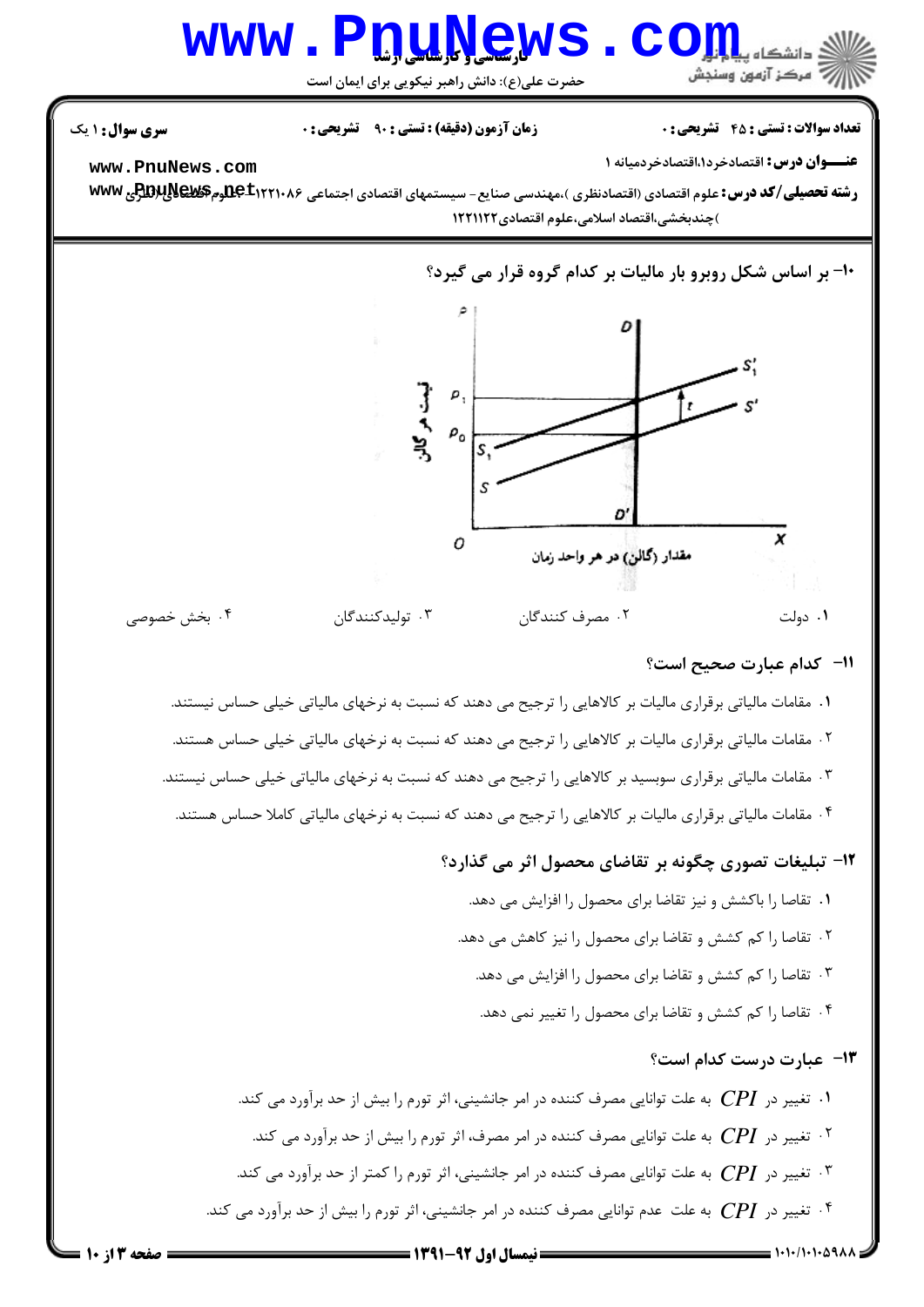## WWW.PnuNews.Com

حضرت علی(ع): دانش راهبر نیکویی برای ایمان است

**تعداد سوالات : تستي : 45 - تشريحي : 0** 

**زمان آزمون (دقیقه) : تستی : 90 ٪ تشریحی : 0** 

**سری سوال :** ۱ یک

www.PnuNews.com

عنــوان درس: اقتصادخرد۱.اقتصادخردمیانه ۱

رشته تحصیلی/کد درس: علوم اقتصادی (اقتصادنظری )،مهندسی صنایع- سیستمهای اقتصادی اجتماعی ۹۵۰۲۲۲۱۰۸۶هجدم۳۷۶۴پرWR و www )چندبخشی،اقتصاد اسلامی،علوم اقتصادی ۱۲۲۱۱۲۲

### 1۴- راه حل گوشه ای کدام است؟

- ۰۱ جایی که مصرف کننده از هر دو کالاها خریداری می کند.
- ۰۲ جایی که مصرف کننده هیچ مقدار از کالای  $X$  یا  $Y$  را خریداری نمی کند.  $^\mathsf{r}$ 
	- ۰۳ جایی است که منحنی بی تفاوتی بر چند خط بودجه مماس است.
	- ۰۴ جایی است که منحنی بی تفاوتی بر منحنی قرارداد مماس باشد.

۱۵- مفهوم اصلی در تئوری بهینه سازی غیرمقید کدام است؟

- ٠١. برابر كردن هزينه ها و فايده ها
- ۰۳ برابر کردن تعادلهای اقتصادی

۰۴ برابر کردن کشش های جایگزینی

۰۲ برابر کردن هزینه ها

 $\displaystyle \frac{MP_A}{P_A} > \frac{MP_B}{P_B}$ ، مفهوم رابطه روبرو چیست  $-19$ 

۰۱ فایده نهایی از صرف یک دلار برای آخرین وا حد  $A$  بیش از فایده نهایی یک دلار صرف شده بر آخرین واحد از فعالیت  $\mathrm B$  است. ۰۲ فایده نهایی از صرف یک دلار برای آخرین واحد  $A$  کمتر از فایده نهایی یک دلار صرف شده بر آخرین واحد از فعالیت  $\mathrm B$  است.  $\,$ ۰۳ نایده نهایی از صرف یک دلار برای آخرین واحد  $A$  بیش از فایده نهایی یک دلار صرف شده روی فعالیت های دیگر است.  $\cdot$ ۰۴ قایده نهایی از صرف یک دلار برای آخرین واحد  $A$  برابر فایده نهایی یک دلار صرف شده روی فعالیت  $\,$  است.  $\,$ 

> ۱۷- با توجه به رابطه روبرو به دو سئوال ۱۷و۱۸ پاسخ دهید. از کدامیک از عوامل باید بیشتر استفاده گردد؟  $\frac{MB_L}{W} = \frac{P\circ}{r} < \frac{1\circ}{W} = \frac{MB_K}{r}$ ٠١. بايد از سرمايه بيشتر و از نيروى كار كمتر استفاده شود. ۰۲ باید از سرمایه کمتر و از نیروی کار بیشتر استفاده شود. ۰۳ باید از سرمایه بیشتر و از نیروی کار یکسان استفاده شود. ۰۴ باید از سرمایه یکسان و از نیروی کار یکسان استفاده شود. ۱۸- در صورت کاهش یک واحد نیروی کار، برای ثابت نگه داشتن تولید، چه نتیجه ای منطقی است؟

۰۲ کاهش ۲ دلار در هزینه است. ۰۱ افزایش ۲ دلار در هزینه است. ۴. افزایش قیمت نیروی کار. ۰۳ کاهش قیمت سرمایه.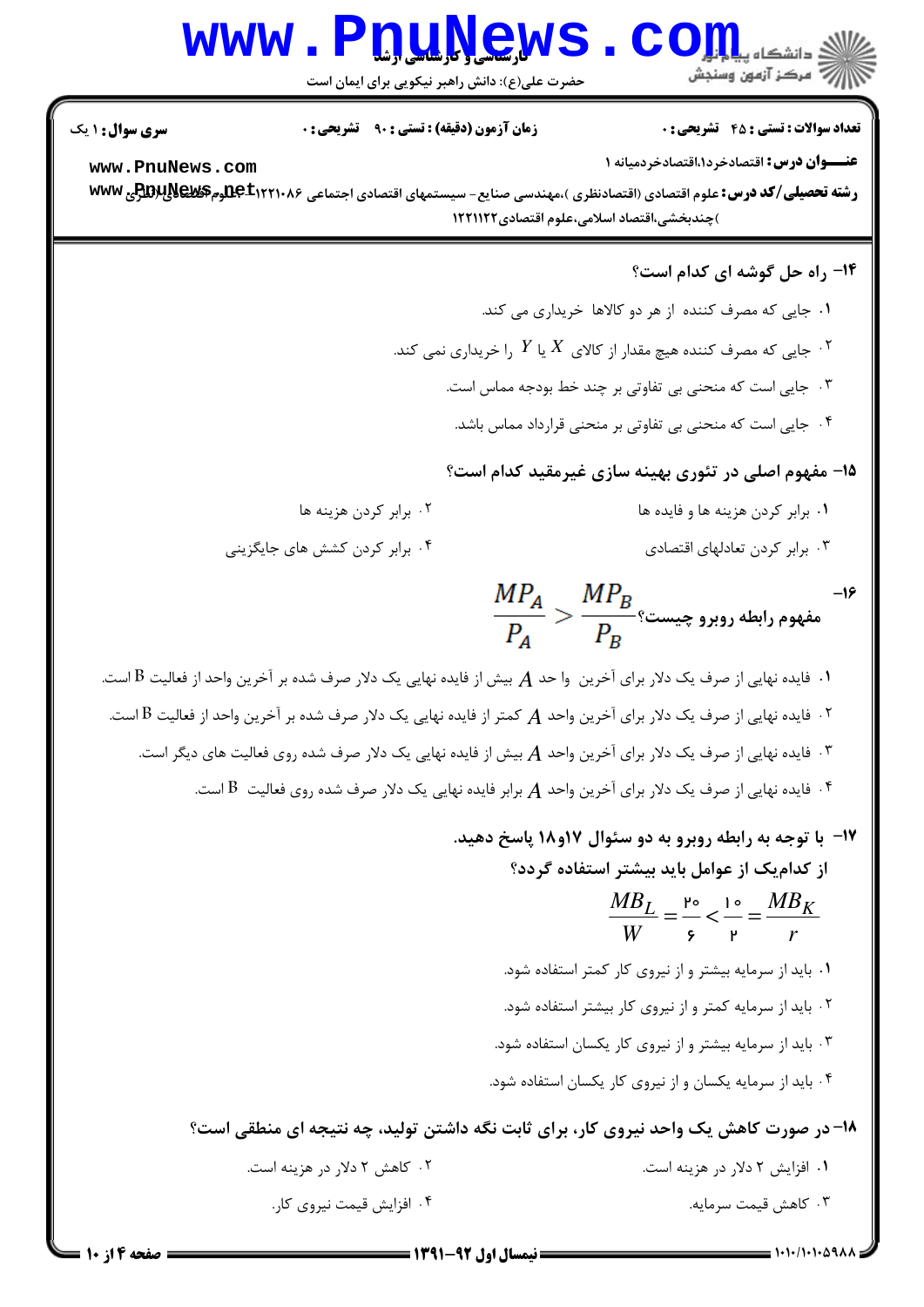|                                           | www.P <u>nuŅe</u> ws<br>حضرت علی(ع): دانش راهبر نیکویی برای ایمان است                                                                                                           |                                                                           | الله دانشگاه پیام <mark>تور</mark><br>الله مرکز آزمون وسنجش                                      |
|-------------------------------------------|---------------------------------------------------------------------------------------------------------------------------------------------------------------------------------|---------------------------------------------------------------------------|--------------------------------------------------------------------------------------------------|
| <b>سری سوال : ۱ یک</b><br>www.PnuNews.com | زمان آزمون (دقیقه) : تستی : ۹۰٪ تشریحی : ۰<br><b>رشته تحصیلی/کد درس:</b> علوم اقتصادی (اقتصادنظری )،مهندسی صنایع- سیستمهای اقتصادی اجتماعی ۱۲۲۱۰۸۶±1 <del>0مهم IPC</del> وم WWW | )چندبخشی،اقتصاد اسلامی،علوم اقتصادی۱۲۲۱۱۲۲                                | <b>تعداد سوالات : تستی : 45 - تشریحی : 0</b><br><b>عنـــوان درس:</b> اقتصادخرد۱،اقتصادخردمیانه ۱ |
|                                           |                                                                                                                                                                                 |                                                                           | ۱۹- دارایی نازا چه هنگام می تواند فروخته شود؟                                                    |
|                                           | ۰۲ بستگی به نوع کالا دارد.                                                                                                                                                      |                                                                           | ۰۱ بستگی به نرخ بهره دارد.                                                                       |
|                                           | ۰۴ بستکی به شرایط اقتصاد دارد.                                                                                                                                                  |                                                                           | ۰۳ بستگی به ارزش آینده دارایی دارد.                                                              |
|                                           | ۲۰- هر قدر پرداختهای در آمدی از وزن بیشتری به سوی آینده برخوردار باشند، ارزش حال آن چگونه است؟                                                                                  |                                                                           |                                                                                                  |
| ۰۴ تغییر نمی کند.                         | ۰۳ پایین تر است.                                                                                                                                                                | ۰۲ خیلی زیاد است.                                                         | ٠١. زياد است.                                                                                    |
|                                           | ۲۱- هنگامی که نحوه تصمیم گیری در طول زمان مورد تجزیه و تحلیل قرار می گیرد، کدام متغیر اساسی است؟                                                                                |                                                                           |                                                                                                  |
| ۰۴ نرخ بهره                               | ۰۳ نرخ بازدهی                                                                                                                                                                   | ۰۲ نرخ نهایی مصرف                                                         | ۰۱ نرخ شتاب                                                                                      |
|                                           |                                                                                                                                                                                 |                                                                           | <b>۳۲- کدام عبارت زیر درست است</b> ؟                                                             |
|                                           |                                                                                                                                                                                 | ۰۱ مطلوبیت اصلی یک شرط غیر ضروری در نظریه انتخاب مصرف کننده است.          |                                                                                                  |
|                                           |                                                                                                                                                                                 | ۰۲ مطلوبیت ترتیبی یک شرط غیر ضروری در نظریه انتخاب مصرف کننده است.        |                                                                                                  |
|                                           |                                                                                                                                                                                 | ۰۳ مطلوبیت اصلی و ترتیبی یک شرط غیر ضروری در نظریه انتخاب مصرف کننده است. |                                                                                                  |
|                                           |                                                                                                                                                                                 | ۰۲ مطلوبیت اصلی یک شرط  ضروری در نظریه انتخاب مصرف کننده است.             |                                                                                                  |
|                                           | ۲۳– کدام ویژگی منحنی بی تفاوتی از توانایی مصرف کننده مبنی بر رتبه بندی ترکیبهای مصرف بطور پیوسته نشأت                                                                           |                                                                           | نمی گیرد؟                                                                                        |
|                                           |                                                                                                                                                                                 | ۰۱ هر نقطه در فضای کالا تنها بر روی یک منحنی بی تفاوتی قرار دارد.         |                                                                                                  |
|                                           |                                                                                                                                                                                 |                                                                           | ۰۲ شیب منفی منحنی بی تفاوتی<br>٠٣ عدم تقاطع منحنيها                                              |
|                                           |                                                                                                                                                                                 |                                                                           | ۰۴ تحدب                                                                                          |
|                                           | ۲۴- هرگاه شیب منحی انگل مثبت یا منفی شود کشش درآمدی به ترتیب به صورت زیر خواهد بود؟                                                                                             |                                                                           |                                                                                                  |
|                                           |                                                                                                                                                                                 | ٠١ كشش درآمدي به ترتيب داراي ارزش مثبت و يا منفى خواهد بود.               |                                                                                                  |
|                                           |                                                                                                                                                                                 | ۰۲ کشش درآمدی به ترتیب دارای ارزش منفی و یا مثبت خواهد بود.               |                                                                                                  |
|                                           |                                                                                                                                                                                 |                                                                           | ۰۳ کشش درآمدی در هردوصورت مثبت خواهد بود.                                                        |
|                                           |                                                                                                                                                                                 |                                                                           | ۰۴ کشش درآمدی در هردوصورت منفی خواهد بود.                                                        |
|                                           |                                                                                                                                                                                 |                                                                           |                                                                                                  |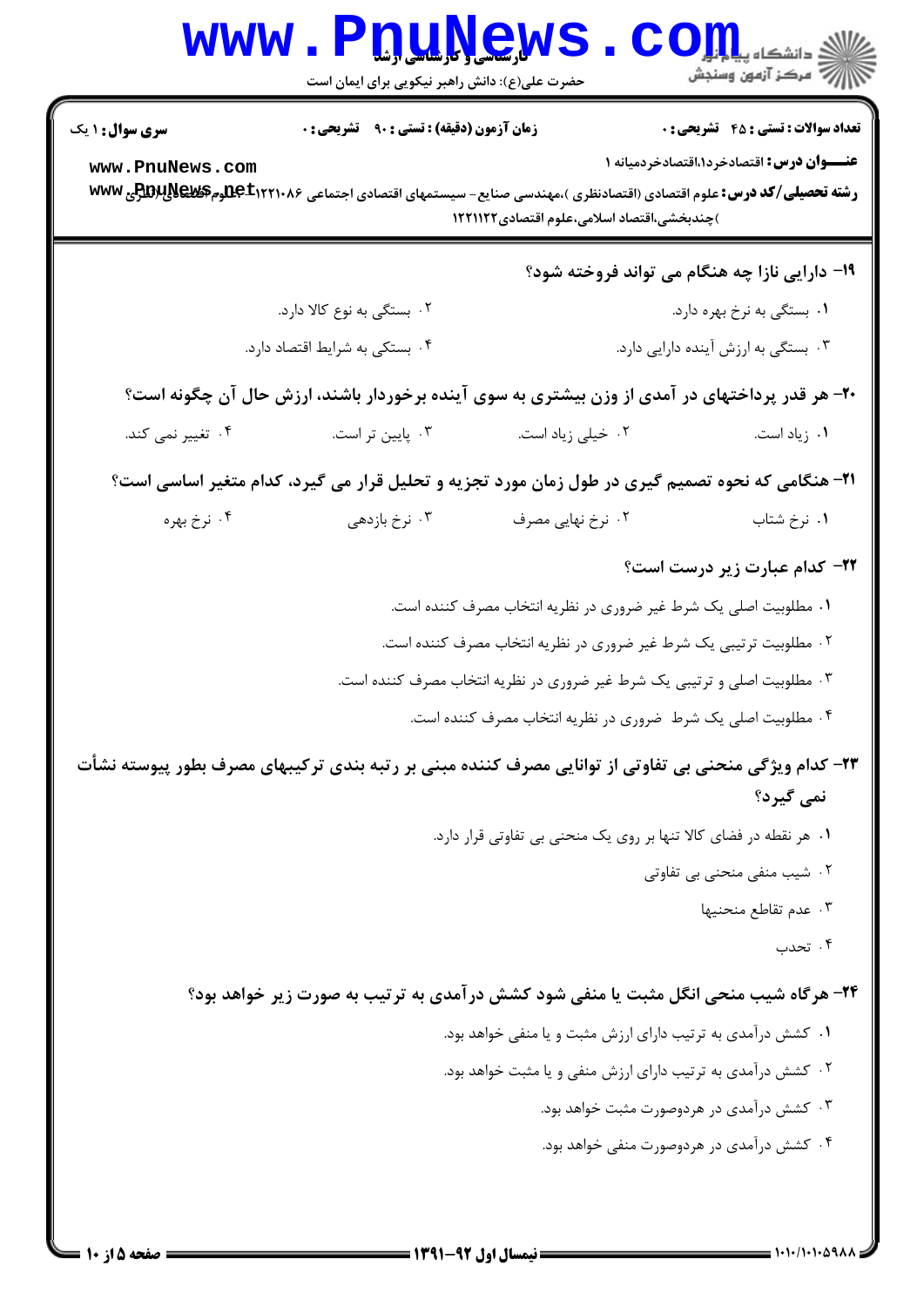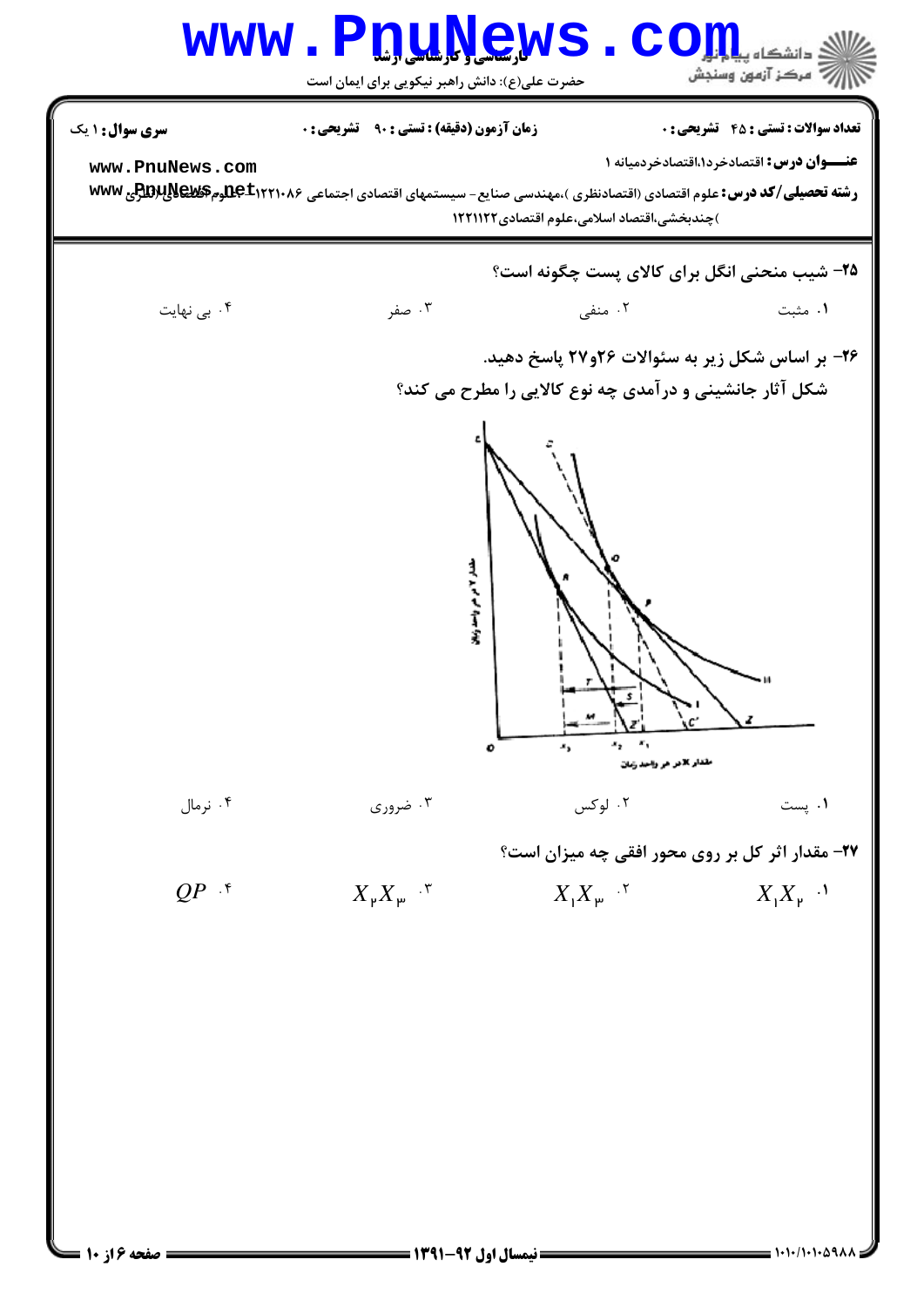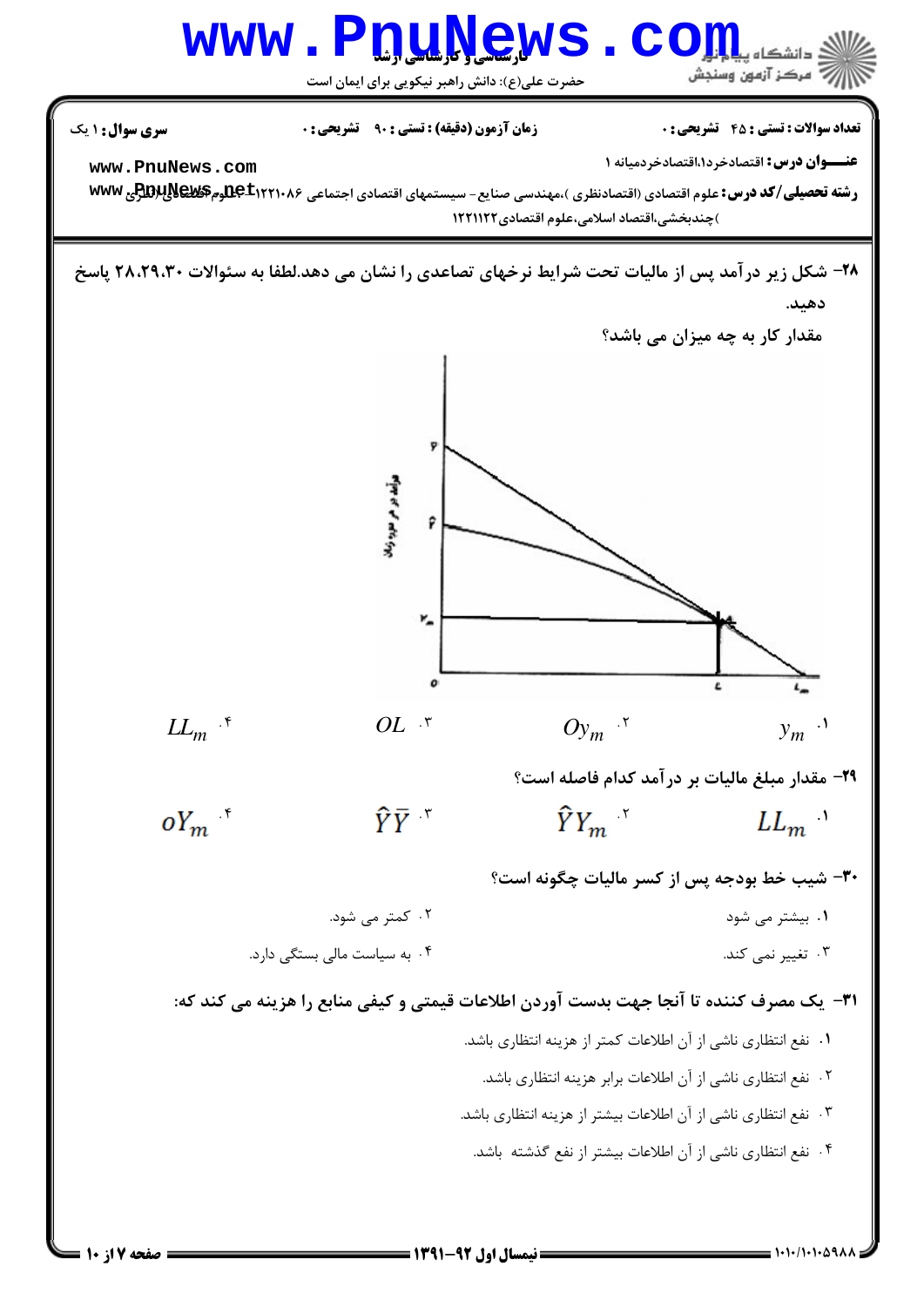| <b>سری سوال :</b> ۱ یک                                                                                                                                     | <b>زمان آزمون (دقیقه) : تستی : ۹۰ تشریحی : 0</b>                                                                                         |                                                                             | <b>تعداد سوالات : تستي : 45 گشريحي : 0</b>       |  |
|------------------------------------------------------------------------------------------------------------------------------------------------------------|------------------------------------------------------------------------------------------------------------------------------------------|-----------------------------------------------------------------------------|--------------------------------------------------|--|
| www.PnuNews.com                                                                                                                                            | <b>رشته تحصیلی/کد درس:</b> علوم اقتصادی (اقتصادنظری )،مهندسی صنایع- سیستمهای اقتصادی اجتماعی <b>AC ±۱۲۲۱۰۸۶هومBEX ل43D</b> رم <b>PEX</b> | )چندبخشی،اقتصاد اسلامی،علوم اقتصادی ۱۲۲۱۱۲۲                                 | <b>عنـــوان درس:</b> اقتصادخرد۱،اقتصادخردمیانه ۱ |  |
|                                                                                                                                                            | ۳۲- شیب خط بودجه مصرف کننده در تخصیص مصرف بین دو دوره زمانی کدام است؟                                                                    |                                                                             |                                                  |  |
| $-r$ $\epsilon$                                                                                                                                            | $1+r$ $\cdot$                                                                                                                            | $r_{\alpha}$                                                                | $\frac{1}{1+r}$ $\cdot$ <sup>1</sup>             |  |
|                                                                                                                                                            |                                                                                                                                          |                                                                             | ۳۳- مشخصات مرحله دوم تولید کدام است؟             |  |
|                                                                                                                                                            |                                                                                                                                          | ۰۱ تولید متوسط و نهایی مثبت هستند ولی تولید متوسط بیشتر از تولید نهایی است. |                                                  |  |
| ۰۲ تولید متوسط و نهایی منفی هستند ولی تولید متوسط بیشتر از تولید نهایی است.<br>۰۳ تولید متوسط و نهایی مثبت هستند ولی تولید نهایی بیشتر از تولید متوسط است. |                                                                                                                                          |                                                                             |                                                  |  |
|                                                                                                                                                            |                                                                                                                                          |                                                                             |                                                  |  |
|                                                                                                                                                            |                                                                                                                                          | ۳۴- در مسیر توسعه نرخ نهایی جانشینی فنی چگونه است؟                          |                                                  |  |
|                                                                                                                                                            |                                                                                                                                          | 1. نرخ مذكور ثابت است چون نسبت قيمت عوامل ثابت است.                         |                                                  |  |
|                                                                                                                                                            | ۰۲ نرخ مذکور متغیر است چون نسبت قیمت عوامل ثابت است.                                                                                     |                                                                             |                                                  |  |
|                                                                                                                                                            |                                                                                                                                          | ۰۳ نرخ مذکور ثابت است چون نسبت قیمت عوامل متغیر است.                        |                                                  |  |
|                                                                                                                                                            |                                                                                                                                          | ۰۴ نرخ مذکور متغیر است چون نسبت قیمت عوامل متغیر است.                       |                                                  |  |
|                                                                                                                                                            | $z$ ه۳- در رابطه روبرو چنانچه $\lambda$ $z>0$ باشد، بازده نسبت به مقیاس چگونه است؟ ( $X=\mathit{f}(\lambda L,\lambda K)$                 |                                                                             |                                                  |  |
| ۰۴ اطلاعات كافي نيست.                                                                                                                                      | ۰۳ ثابت                                                                                                                                  | ۰۲ افزایشی                                                                  | ۰۱ کاهشی                                         |  |
|                                                                                                                                                            |                                                                                                                                          | ۳۶- حاصل تقسیم تغییر در هزینه کل بر تغییر در مقدار محصول چه نام دارد؟       |                                                  |  |
| $LRMC$ f                                                                                                                                                   | $VC$ $\cdot$ $\cdot$                                                                                                                     | $SMC$ . $\lq$                                                               | $MC$ $\cdot$                                     |  |
|                                                                                                                                                            | ۳۷- یک بنگاه زمانی برخوردار از صرفه ها به مقیاس است که همراه با افزایش در محصول جدول هزینه متوسط بلند                                    |                                                                             | مدت                                              |  |
| ۰۴ در حال کاهش باشد                                                                                                                                        | ۰۳ تغییر ننماید.                                                                                                                         | ۰۲ در حال تغییر باشد.                                                       | ٠١ در حال افزايش باشد.                           |  |
|                                                                                                                                                            | هر قدر منحنی هم مقداری کم شیب تر باشد به همان مقدار تغییر در نسبت $K/L$ پس از یک تغییر در $\bullet$                                      |                                                                             | $$ MRTS                                          |  |
|                                                                                                                                                            | ۰۲ بزرگتر است.                                                                                                                           |                                                                             | ۰۱ کوچتر است.                                    |  |
|                                                                                                                                                            | ۰۴ به مقدار بیشتری کوچکتر است.                                                                                                           |                                                                             | ۰۳ بدون تغيير است.                               |  |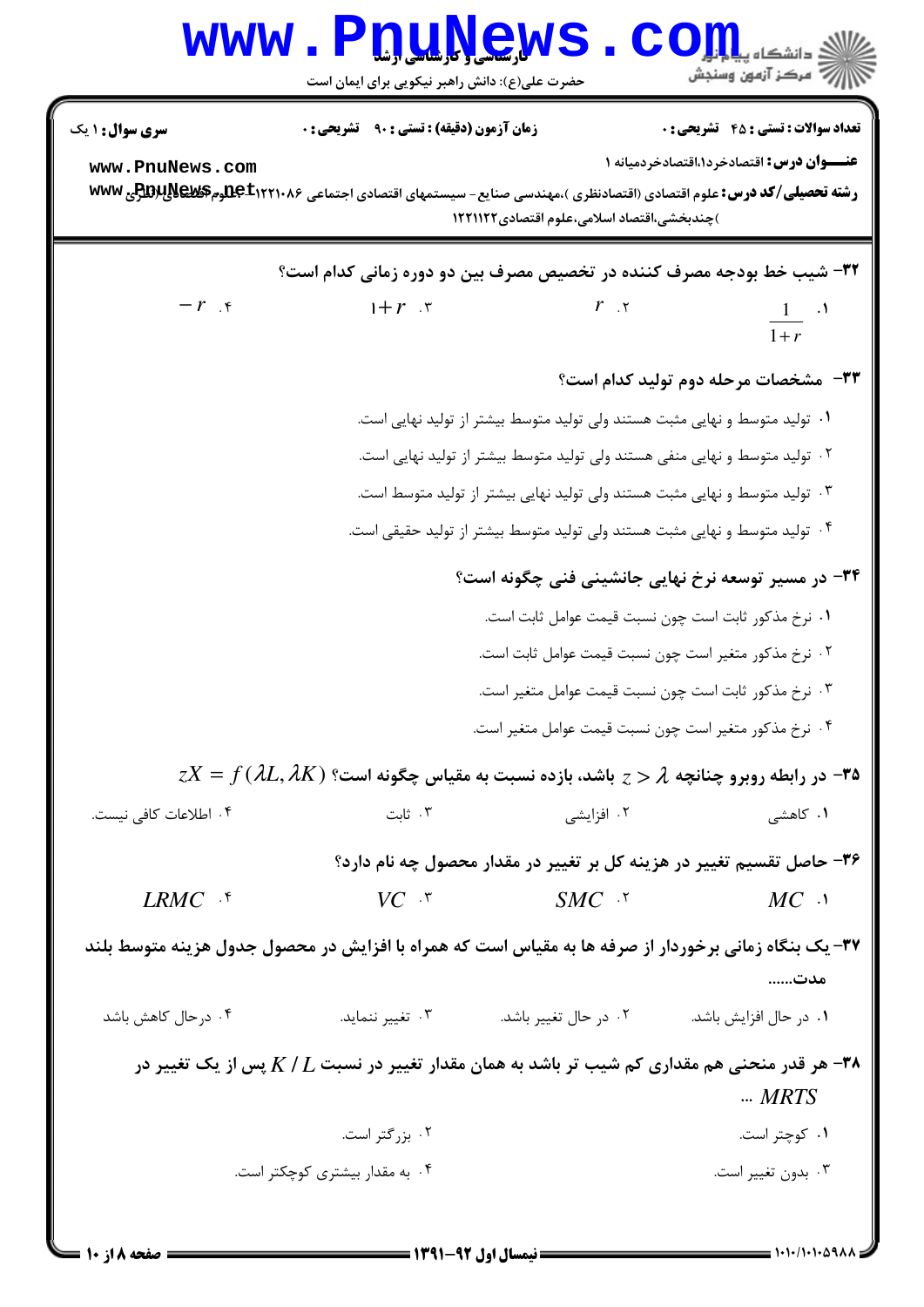| <b>WWW</b>                                                                                                                  | W <sub>ite</sub> Late of the Late of the Late of the Late of the Late of the Late of the Late of the Late of the Late of the Late of the Late of the Late of the Late of the Late of the Late of the Late of the Late of the Late of the<br>حضرت علی(ع): دانش راهبر نیکویی برای ایمان است                                                                                                                 |                                                                                                                                                                                                                                                                                                                                        | ک دانشکاه پ <b>یا ب<sup>ا</sup> ت<mark>و</mark>ر</b><br>أأأأمركز آزمون وسنجش                     |
|-----------------------------------------------------------------------------------------------------------------------------|-----------------------------------------------------------------------------------------------------------------------------------------------------------------------------------------------------------------------------------------------------------------------------------------------------------------------------------------------------------------------------------------------------------|----------------------------------------------------------------------------------------------------------------------------------------------------------------------------------------------------------------------------------------------------------------------------------------------------------------------------------------|--------------------------------------------------------------------------------------------------|
| <b>سری سوال : ۱ یک</b><br>www.PnuNews.com                                                                                   | زمان آزمون (دقیقه) : تستی : ۹۰٪ تشریحی : ۰<br><b>رشته تحصیلی/کد درس:</b> علوم اقتصادی (اقتصادنظری )،مهندسی صنایع- سیستمهای اقتصادی اجتماعی <b>AC ±۱۲۲۱۰۸۶هومBEX لِRR</b> ج www                                                                                                                                                                                                                            | )چندبخشی،اقتصاد اسلامی،علوم اقتصادی۱۲۲۱۱۲۲                                                                                                                                                                                                                                                                                             | <b>تعداد سوالات : تستی : 45 - تشریحی : 0</b><br><b>عنـــوان درس:</b> اقتصادخرد۱،اقتصادخردمیانه ۱ |
|                                                                                                                             | ۳۹- تغییر تکنولوژیکی که ناشی از تغییر در قیمت عوامل و کمیابی آنها باشد چه نام دارد؟                                                                                                                                                                                                                                                                                                                       |                                                                                                                                                                                                                                                                                                                                        |                                                                                                  |
| ۰۴ تکنولوژی القایی                                                                                                          | ۰۳ تکنولوژی خنثی                                                                                                                                                                                                                                                                                                                                                                                          | ۰۲ تکنولوؤی سرمایه بر                                                                                                                                                                                                                                                                                                                  | ۰۱ تکنولوژی معکوس                                                                                |
|                                                                                                                             | ا.      LRTC همواره افزایش می یابد. ابتدا با یک نرخ کاهشی و سپس بایک نرخ افزایشی، کاهش می یابد.<br>۰۲ میمواره افزایش می یابد. ابتدا با یک نرخ کاهشی و سپس بایک نرخ افزایشی، افزایش می یابد. $LRTC$<br>همواره افزایش می یابد. ابتدا با یک نرخ کاهشی و سپس بایک نرخ افزایشی، افزایش می یابد. $\emph{LRTC}$<br>۰۴ $LRTC$ همواره افزایش می یابد. ابتدا با یک نرخ افزایشی و سپس بایک نرخ کاهشی افزایش می یابد. |                                                                                                                                                                                                                                                                                                                                        | ۴۰- کدام عبارت صحیح است؟                                                                         |
|                                                                                                                             | ۴۱-واکنش نسبی قیمت دو عامل را به تغییرات متناسب ًدر نرخ نهایی جانشینی فنی، با ثابت نگه داشتن محصول، را                                                                                                                                                                                                                                                                                                    |                                                                                                                                                                                                                                                                                                                                        |                                                                                                  |
| ۰۴ کشش جانشینی                                                                                                              | ۰۳ نرخ نهایی تبدیل                                                                                                                                                                                                                                                                                                                                                                                        | ۰۲ نرخ نهایی جانشینی                                                                                                                                                                                                                                                                                                                   | اندازه گیری می کند.<br>۰۱ كشش متقاطع                                                             |
| ۰۱ اگر نسبت سرمایه به نیروی کار افزایش یابد گفته می شود که تغییر در جهت صرفه جویی از سرمایه و استفاده از نیروی کار می باشد. |                                                                                                                                                                                                                                                                                                                                                                                                           |                                                                                                                                                                                                                                                                                                                                        | ۴۲– عبارت صحیح کدام است؟                                                                         |
|                                                                                                                             | ۲۰ اگر نسبت سرمایه به نیروی کار تغییر نکند گفته می شود که تغییر در جهت صرفه جویی از سرمایه و استفاده از نیروی کار می باشد.<br>۰۳ اگر نسبت سرمایه به نیروی کار کاهش یابد گفته می شود که تغییر در جهت صرفه جویی از سرمایه و استفاده از نیروی کار می باشد.                                                                                                                                                   |                                                                                                                                                                                                                                                                                                                                        |                                                                                                  |
|                                                                                                                             | ۰۴ اگر نسبت سرمایه به نیروی کار کاهش یابد گفته می شود که تغییر در جهت صرفه جویی از کار و استفاده از سرمایه می باشد.                                                                                                                                                                                                                                                                                       |                                                                                                                                                                                                                                                                                                                                        |                                                                                                  |
|                                                                                                                             |                                                                                                                                                                                                                                                                                                                                                                                                           |                                                                                                                                                                                                                                                                                                                                        | ۴۳- نرخ نهایی جانشینی فنی برابر کدام گزینه است؟                                                  |
| ۰۴ نسبت توليد                                                                                                               | ۰۳ نسبت مطلوبيت                                                                                                                                                                                                                                                                                                                                                                                           | ٠٢ نسبت قيمت عوامل                                                                                                                                                                                                                                                                                                                     | ۰۱ نسبت قیمت                                                                                     |
|                                                                                                                             |                                                                                                                                                                                                                                                                                                                                                                                                           | ۰۱ منحنی است که در طول آن محصول گسترش می یابد وقتی که قیمت عوامل ثابت می ماند.<br>۰۲ منحنی است که درعرض آن محصول گسترش می یابد وقتی که قیمت عوامل ثابت می ماند.<br>۰۳ منحنی است که در طول آن محصول گسترش می یابد وقتی که قیمت عوامل تغییر می ماند.<br>۰۴ منحنی است که در طول آن محصول گسترش می یابد وقتی که قیمت عوامل افزایش می ماند. | ۴۴- مسیر توسعه کدامست؟                                                                           |
|                                                                                                                             |                                                                                                                                                                                                                                                                                                                                                                                                           |                                                                                                                                                                                                                                                                                                                                        |                                                                                                  |